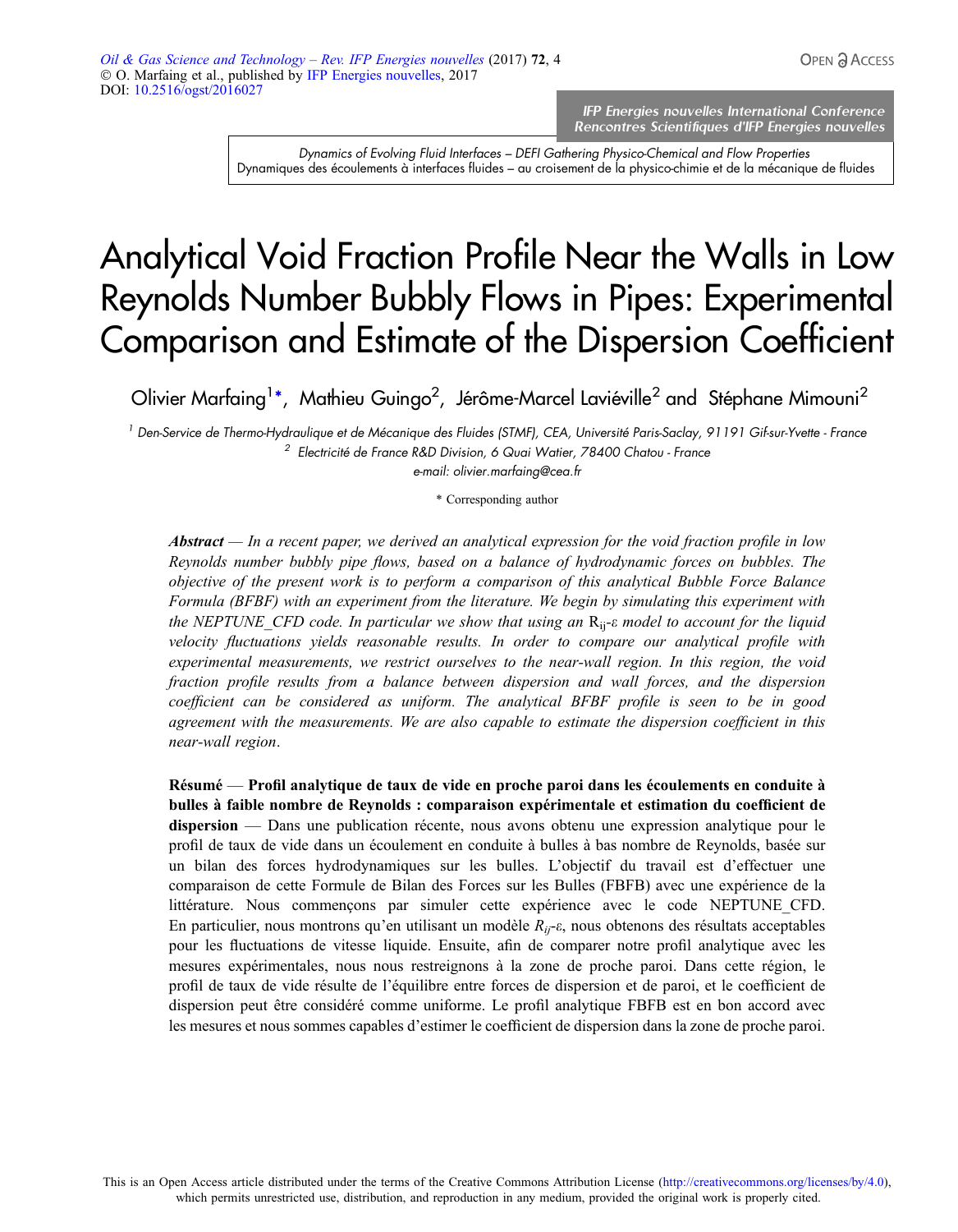## **NOTATIONS**

BFBF Bubble Force Balance Formula

| DLDL                   | Bubble Force Balance Formula                      |
|------------------------|---------------------------------------------------|
| B                      | Constant in Equation $(16)$ , determined from the |
|                        | knowledge of the average void fraction over a     |
|                        | cross-section                                     |
| $C_{\rm D}$            | Drag coefficient                                  |
| $C_{\rm L}$            | Lift coefficient                                  |
|                        | $C_{W1}$ , $C_{W2}$ Wall coefficients             |
| $d_{\rm h}$            | Bubble diameter (m)                               |
| $D_{\text{wall}}$      | Near-wall dispersion coefficient $(m^2/s)$        |
| $D_{\text{wall}}$      | Non-dimensional near-wall dispersion coefficient  |
| g                      | Gravity $(m/s^2)$                                 |
| $J_1$                  | Liquid superficial velocity $(m/s)$               |
| $J_{\rm g}$            | Gas superficial velocity (m/s)                    |
| $M_{\rm g}$            | Interfacial momentum exchange term (Pa/m)         |
| $\boldsymbol{P}$       | Pressure (Pa)                                     |
| r                      | Radial coordinate (m)                             |
| R                      | Radius of the pipe (m)                            |
| $U_{\rm R}$            | Relative velocity (m/s)                           |
| $V_k$                  | Velocity of phase $k$ (m/s)                       |
| $\mathcal{Y}_{\alpha}$ | Distance to the wall (m)                          |
| $y^*$                  | Non-dimensional distance to the wall              |
| Z                      | Axial coordinate (m)                              |
|                        |                                                   |

# GREEK LETTERS

| $\alpha_k$       | Volume fraction of phase $k$    |  |
|------------------|---------------------------------|--|
| $\delta_{\rm g}$ | Gas viscous layer thickness (m) |  |
| ~ *              |                                 |  |

- $\delta_{\rm g}$ Non-dimensional gas viscous layer thickness
- $\mu_k$  Viscosity of phase k
- $\rho_k$  Density of phase k

# **SUBSCRIPTS**

| k | $k$ -th phase |
|---|---------------|
| g | Gas phase     |
|   |               |

l Liquid phase

# **INTRODUCTION**

The capability to understand and simulate two-phase flows is of ever-increasing importance in applications to nuclear or chemical engineering. At the same time, because of the variety of conditions and flow regimes encountered, an important Validation and Verification (V&V) effort is required to qualify Computational Fluid Dynamics (CFD) codes [\(Boyd, 2014;](#page-9-0) [Podowski, 2014\)](#page-9-0).

Bubbly flows involve numerous small inclusions of gas in a liquid carrier phase. Because it would be too complex to follow these structures individually, a larger-scale description is preferred. In the two-fluid formulation [\(Drew and](#page-9-0) [Passman, 1999;](#page-9-0) [Ishii and Hibiki, 2010;](#page-9-0) [Morel, 2015](#page-9-0)), information on individual bubbles is eliminated through an averaging procedure. The interaction between the continuous and the dispersed phase is accounted for by closure relations. As an example, the interfacial momentum transfer is decomposed into several components: drag, added-mass, lift, dispersion and wall forces.

Many models exist for each of these forces, with different ranges of validity. These models are often derived in regions far away from the walls. However, near-wall effects can play a crucial role, especially in heat transfer phenomena, like the boiling crisis. Developing closure relations specific to the near-wall region is therefore very important.

In the literature, many models of dispersion force are dedicated to turbulent bubbly flows. They are derived in regions where velocity gradients are negligible, especially far away from the walls. In some of these models ([Laviéville](#page-9-0) et al.[, 2015](#page-9-0); [Lopez de Bertodano, 1998\)](#page-9-0), the dispersion coefficient is expressed as being proportional to the turbulent kinetic energy, and therefore vanishes at the walls.

In a recent paper [\(Marfaing](#page-9-0) *et al.*, 2016), we considered the problem of a fully developed "laminar" (low Reynolds number) adiabatic bubbly flow in a vertical pipe. The dispersion force was represented by the following expression, close to Davidson's model [\(Davidson, 1990\)](#page-9-0):

$$
\vec{M}_{\rm g}^{\rm disp} = -\frac{3}{4}\rho_1 \frac{C_{\rm D}}{d_{\rm b}} |\vec{U}_{\rm R}| D_{\rm eff} \nabla \vec{\alpha}_{\rm g}
$$
 (1)

where  $D_{\text{eff}}$  is the dispersion coefficient. Assuming  $D_{\text{eff}}$  was uniform on the entire domain, and performing a balance of hydrodynamic forces on bubbles, we were able to give an analytical expression for the void fraction profile as a function of the liquid velocity and pressure profiles. The obtained analytical void fraction profile Bubble Force Balance Formula (BFBF) vanishes at the wall, as a result of the balance between dispersion and wall forces. It presents a peak near the wall for upward flows, whereas its maximum is reached at the center of the pipe for downward flows. This BFBF was then used as a verification tool for the NEPTUNE CFD code, a Computational Multi-Fluid Dynamics (CMFD) code dedicated to the simulation of multiphase flows, primarily targeting nuclear thermalhydraulics applications, such as the Departure from Nucleate Boiling (DNB) or the two-phase Pressurized Thermal Shock (PTS). NEPTUNE\_CFD has been developed within the joint NEPTUNE R&D project (AREVA, CEA, EDF, IRSN) since 2001.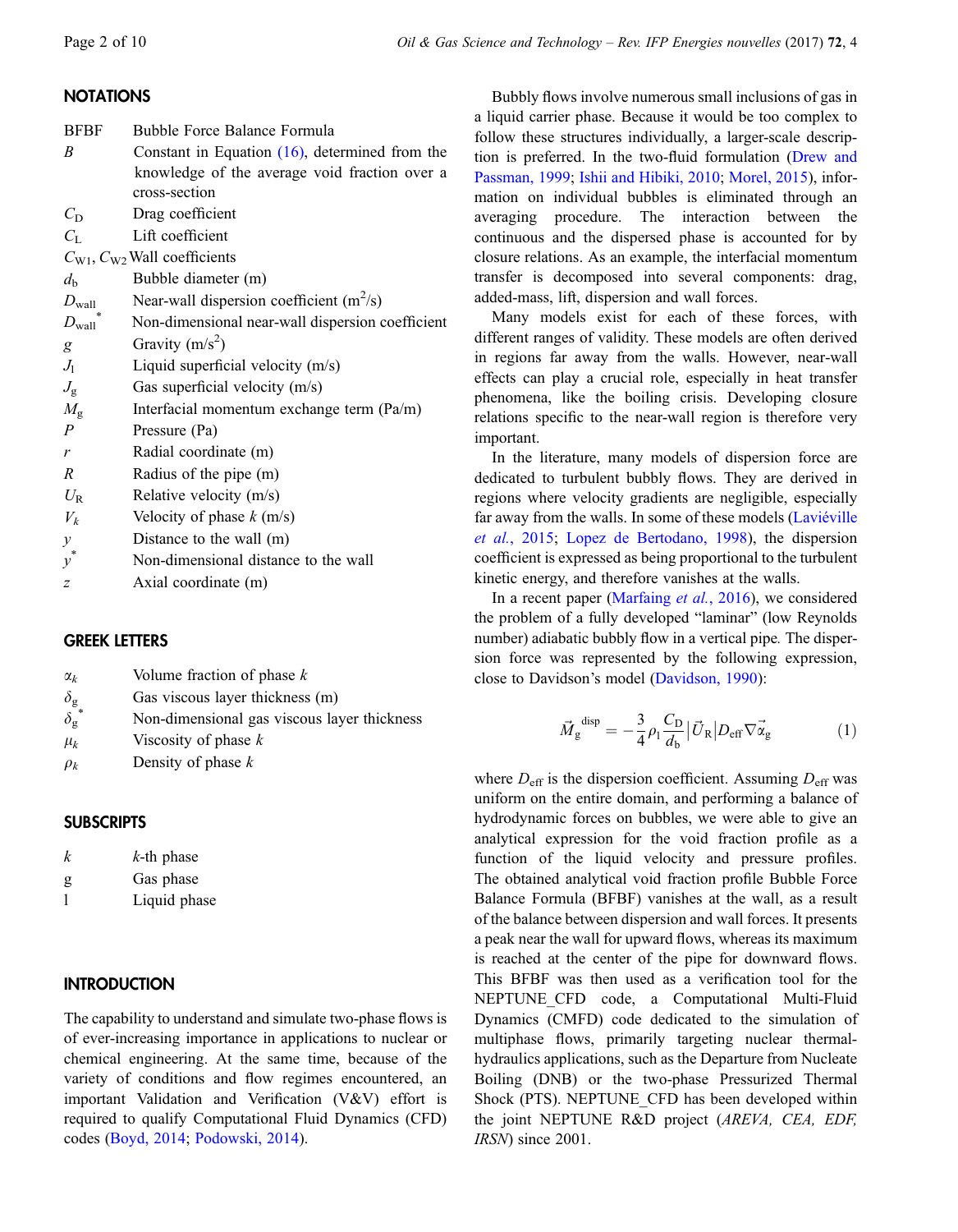<span id="page-2-0"></span>Naturally, assuming a uniform  $D_{\text{eff}}$  is a simplifying assumption. However, it is legitimate to consider the dispersion coefficient as uniform to make a comparison with experimental measurements over a localized region of space, in particular near a wall. In this region, the void fraction profile is determined by two dominant effects: dispersion and wall forces.

In this paper, we consider low Reynolds number ("laminar") bubbly flows in pipes and we investigate the void fraction profile near the walls.

In Section 1, we begin by using the NEPTUNE CFD code to simulate a series of low Reynolds number ("laminar") adiabatic bubbly flow experiments performed by [Nakoryakov](#page-9-0) et al. (1996). The calculations are seen to be in correct agreement with the experimental data. In particular, we can see that using the standard  $R_{ii}$ - $\varepsilon$  model of the code yields results for the liquid velocity fluctuations which are of the right order of magnitude.

Then, in [Section 2,](#page-4-0) we focus on the near-wall region. We begin by adapting the argument in ([Marfaing](#page-9-0) et al., [2016](#page-9-0)) to derive an analytical expression for the void fraction profile near the wall, where the dispersion coefficient is assumed to be uniform and non-zero. Then, the analytical profile is compared to [Nakoryakov](#page-9-0) et al.'s [\(1996\)](#page-9-0) experimental results. We find a good agreement and we can estimate the dispersion coefficient near the wall  $D_{\text{wall}}$ .

## 1 CALCULATIONS OF "LAMINAR" AIR-WATER BUBBLY FLOW EXPERIMENTS WITH THE NEPTUNE CFD CODE

NEPTUNE CFD is a Computational Multi-Fluid Dynamics (CMFD) code dedicated to the simulation of multiphase flows, which has been co-developed since 2001 in the frame of the NEPTUNE R&D project, supported by the four major stakeholders of the French nuclear industry: AREVA, CEA, EDF and IRSN. The code is able to handle various flow regimes: stratified flows, particle- or droplet-laden flows, and bubbly flows, in order to address a variety of local phenomena occurring in a nuclear reactor in accident conditions, such as the two-phase Pressurized Thermal Shock (PTS), or the Departure from Nucleate Boiling (DNB). In order to demonstrate the applicability of CMFD codes to the prediction of these phenomena, an extensive Validation and Verification (V&V) effort is required. In the case of DNB, this effort is focused on the assessment of the hydrodynamic models used for bubbly flows.

In this section, we use the NEPTUNE CFD code to simulate a series of low Reynolds number ("laminar") adiabatic bubbly flow experiments. Although most experimental studies are conducted in the turbulent regime, a few "laminar" experiments are available in the literature.

[Nakoryakov](#page-9-0) et al. (1996) investigated the structure of low Reynolds number bubbly flows in a vertical pipe. Their test section was a vertical cylindrical pipe with internal diameter 14 mm and height 6.5 m, at the bottom of which a mixture of gas and liquid was injected.

The gas was air. The liquid used was an aqueous solution of sodium hydroxide, potassium ferri- and ferrocyanide, to which glycerine was added to increase the viscosity. In the reported experiments, the Reynolds number was comprised between 875 and 1860. For such low Reynolds numbers, the corresponding single-phase flow would be "laminar". The observed liquid velocity fluctuations ("pseudo-turbulence") are due to the presence of bubbles.

The flow was observed to be statistically steady and axisymmetric – statistically meaning that the average flow, not its fluctuations, is steady and axisymmetric.

A measuring station, located at the top of the pipe, recorded the radial profiles of void fraction, liquid velocity and velocity fluctuations. Measurements were made with an electrodiffusional method, based on the rate of mass transfer from a microelectrode to the liquid. The probe was able to get to a distance  $\nu$  from the wall of one tenth of a bubble diameter.

[Nakoryakov](#page-9-0) et al. (1996) conducted nine experimental runs called Ub101-Ub109. His experimental data are available online [https://scholar.lib.vt.edu/ejournals/JFE/](https://scholar.lib.vt.edu/ejournals/JFE/data/JFE/DB96-377/) [data/JFE/DB96-377/](https://scholar.lib.vt.edu/ejournals/JFE/data/JFE/DB96-377/). Experimental conditions are summarized in [Table 1.](#page-3-0) The average bubble diameter is known at the recording station, but there is little information about the bubble size distribution. In a previous paper by the same team ([Kashinsky](#page-9-0) et al., 1993), a similar test section is used and the authors report that for most of the flow regimes, the bubbles are rather uniform in size.

This experiment is simulated with the NEPTUNE\_CFD code.

At present, the NEPTUNE\_CFD code is devoted to the simulation of turbulent bubbly flows. No specific model for liquid velocity fluctuations in low Reynolds number flows has been implemented yet. For this reason, we make use of the standard  $R_{ii}$ - $\varepsilon$  model of the code ([Mimouni](#page-9-0) et al.[, 2009](#page-9-0)) to account for the liquid velocity fluctuations.

In [Figures 1-3](#page-3-0), the experimental and computed profiles are compared for run Ub102.

The void fraction and liquid velocity profiles are well predicted by our simulations.

In [Figure 3,](#page-3-0) the axial liquid velocity fluctuations are defined as  $\sqrt{\langle u'_{1,z}^2 \rangle}$ ,  $u'_{1,z}$  being the axial component of the liquid fluctuating velocity. We can see that using the standard  $R_{ii-\epsilon}$  model of the code yields results which are of the right order of magnitude.

For a higher gas superficial velocity (run Ub103), the same comparison is carried out in [Figures 4-6](#page-4-0). The location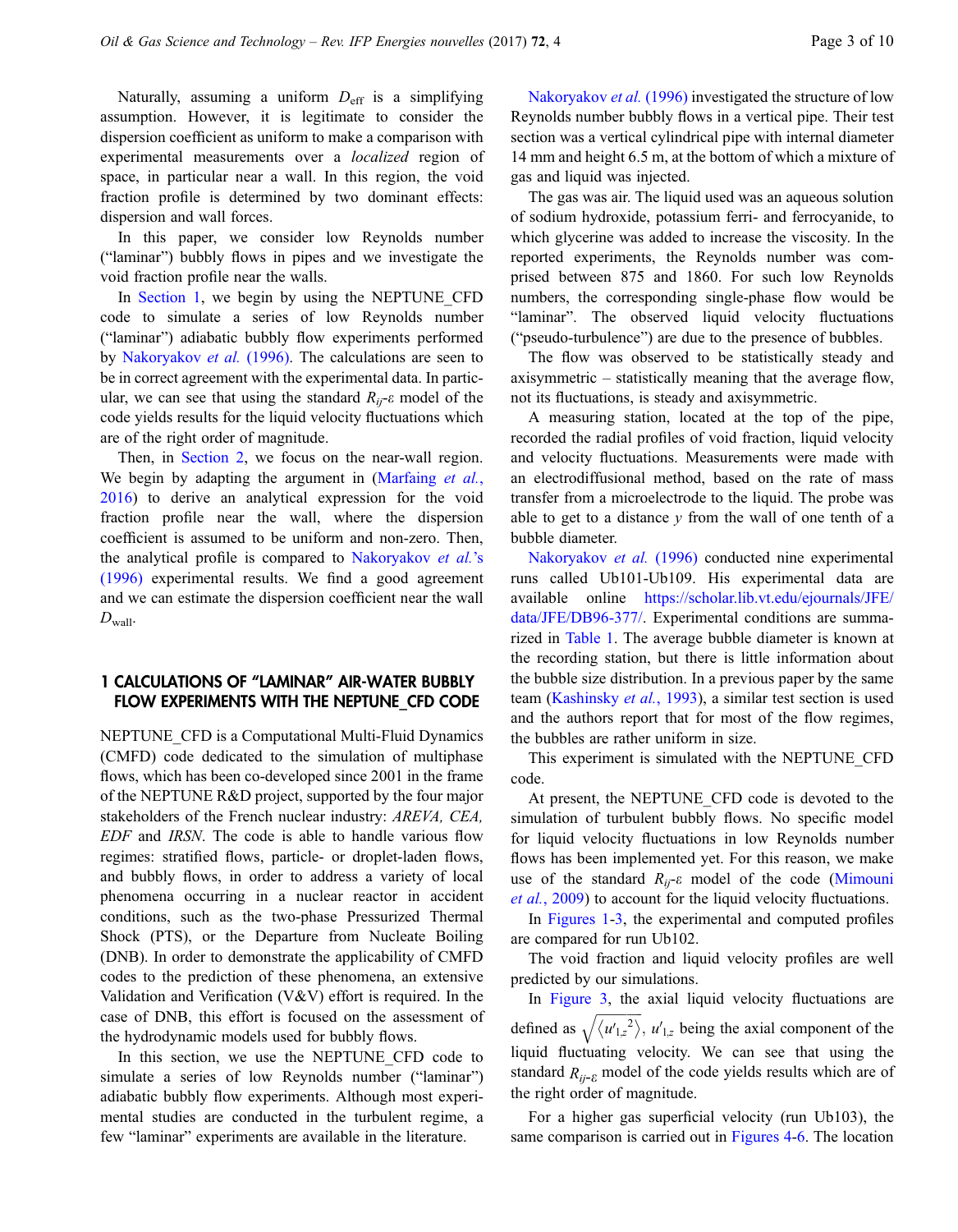<span id="page-3-0"></span>TABLE 1 Experimental runs conducted by [Nakoryakov](#page-9-0) et al. (1996).

| Run number   | Liquid<br>superficial<br>velocity<br>$J_1$ (m/s) | Gas superficial<br>velocity<br>$J_{\rm g}$ (m/s) | Bubble diameter<br>at the recording<br>station $db$ (mm) | Axial liquid velocity (m/s) | 0.30<br>0.25 |
|--------------|--------------------------------------------------|--------------------------------------------------|----------------------------------------------------------|-----------------------------|--------------|
| Ub101        | 0.207                                            | 0.0042                                           | 2.1                                                      |                             | 0.20         |
| Ub102        | 0.207                                            | 0.023                                            | 2.2                                                      |                             | 0.15         |
| Ub103        | 0.207                                            | 0.052                                            | 2.1                                                      |                             |              |
| Ub104        | 0.44                                             | 0.0090                                           | 1.9                                                      |                             | 0.10         |
| Ub105        | 0.44                                             | 0.049                                            | $\overline{2}$                                           |                             | 0.05         |
| Ub106        | 0.44                                             | 0.11                                             | 2.4                                                      |                             | 0.00         |
| Ub107        | 0.44                                             | 0.0090                                           | $\overline{2}$                                           |                             | 0.000        |
| <b>Ub108</b> | 0.44                                             | 0.049                                            | 3.7                                                      |                             |              |
| Ub109        | 0.44                                             | 0.11                                             | 3.6                                                      |                             | Figure 2     |



Computed (green) and experimental (black) void fraction profiles run Ub102.

of the void fraction peak is well captured but the calculations underestimate its magnitude: the predicted profile is too spread. The computed liquid velocity profile is in good agreement with the experiment. Again, the liquid velocity fluctuations are of the right order of magnitude, which confirms the  $R_{ij}$ - $\varepsilon$  model yields reasonable results in these low Reynolds number conditions.

Even for low Reynolds number flows, taking into account liquid velocity fluctuations is essential, because they drive





Computed (green) and experimental (black) liquid velocity profiles run Ub102.





Computed (green) and experimental (black) axial liquid velocity fluctuations run Ub102.

the dispersion force. This force counter-balances the effects of lift and wall forces, and contributes to smoothing the void fraction field. For comparison, we carry out computations of run Ub102 without using a model for liquid velocity fluctuations. The obtained void fraction profile displays strong oscillations ([Fig. 7\)](#page-4-0).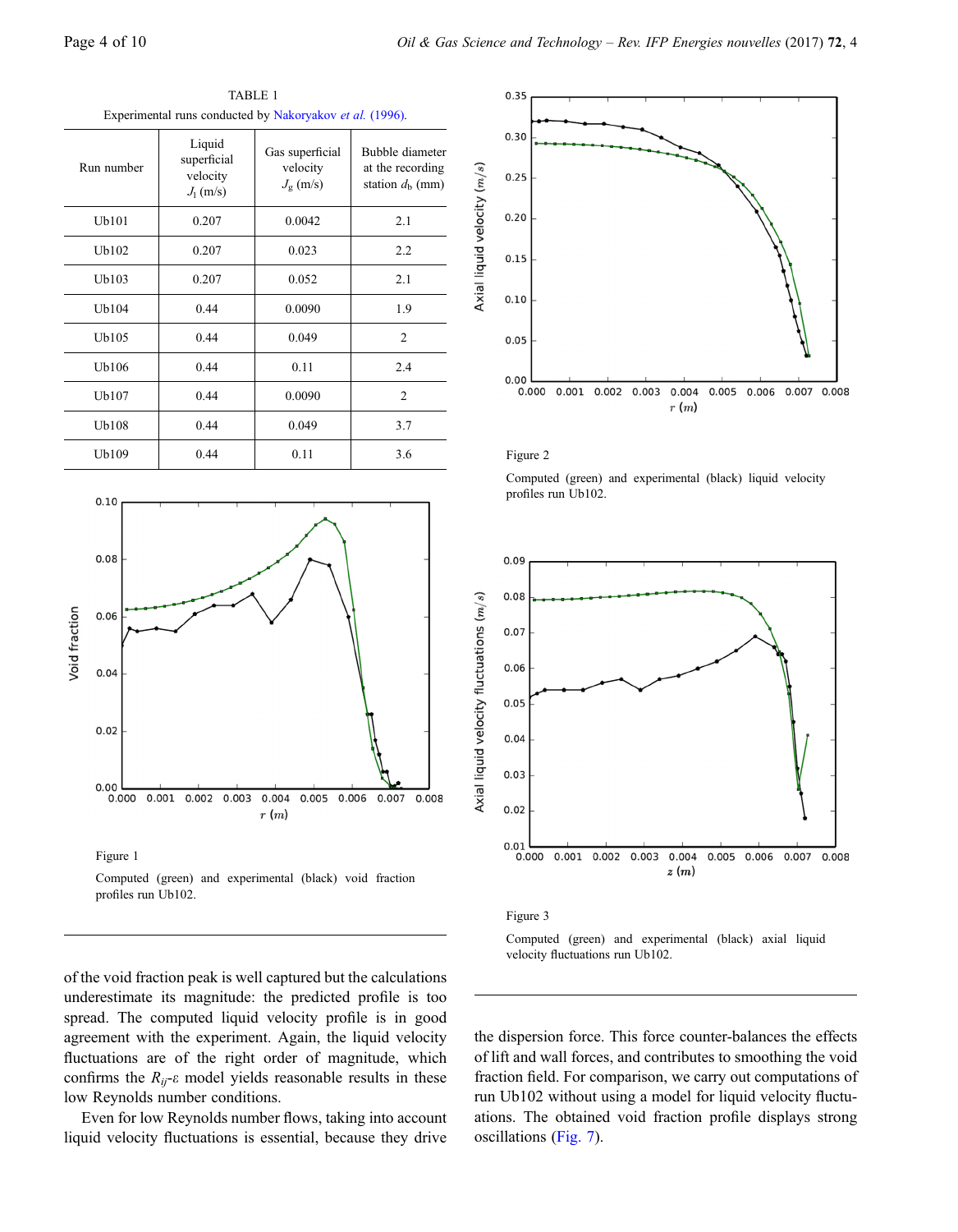<span id="page-4-0"></span>

Figure 4

Computed (blue) and experimental (black) void fraction profiles run Ub103.



Figure 5

Computed (blue) and experimental (black) liquid velocity profiles run Ub103.



Figure 6

Computed (blue) and experimental (black) axial liquid velocity fluctuations run Ub103.



Figure 7

Computed (blue) and experimental (black) void fraction profiles run Ub102. The computations are performed without taking into account liquid velocity fluctuations.

## 2 ANALYTICAL AND EXPERIMENTAL NEAR-WALL VOID FRACTION PROFILES – COMPARISON – ESTIMATE OF THE WALL DISPERSION COEFFICIENT

In this section, we focus on the near-wall void fraction profiles.

In a recent paper [\(Marfaing](#page-9-0) et al., 2016), we studied analytically, with the two-fluid formalism, the problem of a fully developed "laminar" adiabatic bubbly flow in a vertical pipe. The exchange of momentum between the phases was described as the sum of drag, lift, wall and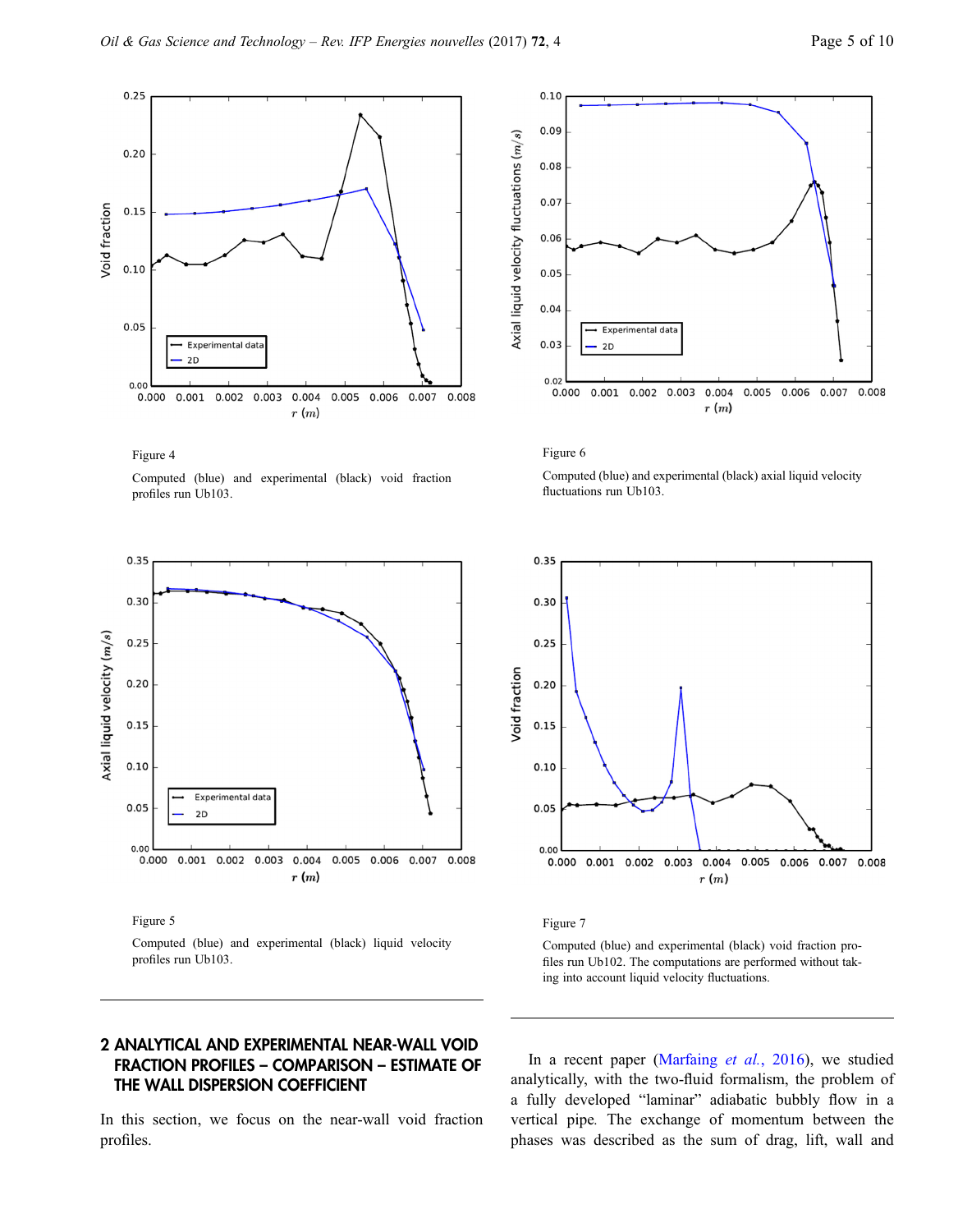dispersion contributions, with uniform coefficients over the entire cross-section. Under this assumption, we were able to express analytically the void fraction distribution over the entire domain by a BFBF. This BFBF can be used as a test case for the verification of multiphase CFD codes (see BFBF case in the V&V report of NEPTUNE\_CFD).

The dispersion force was represented by Equation (1).

Here, in order to make experimental comparisons, we no longer assume these coefficients are uniform over the entire domain. However, it is legitimate to consider them uniform over a *localized* region of space, in particular near a wall.

We begin by presenting, in Section 2.1, the main ideas that lead to the derivation of an analytical expression. Some of the assumptions used in ([Marfaing](#page-9-0) *et al.*, 2016) are removed in this work. In particular, dispersion and drag coefficients are only assumed to be uniform near the wall. As a consequence, the analytical expression is restricted to the near-wall region. We show that the void fraction profile results from a balance between dispersion and wall forces.

In [Section 2.2](#page-7-0), we compare the experimental void fraction profiles obtained by [Nakoryakov](#page-9-0) et al. (1996) with the analytical form derived in Section 2.1. And we use this data to estimate the dispersion coefficient at the wall.

#### 2.1 Analytical Near-Wall Void Fraction Profile

Consider a low Reynolds number ("laminar") steady, axisymmetric, fully developed bubbly flow in a vertical pipe with internal radius  $R$  (Fig. 8). In particular, no phase change occurs, and the variations in gas and liquid densities are neglected.

The flow being steady and fully developed, it follows from the mass balance that liquid and gas velocities  $\vec{V}_k$  for  $k = g$  or 1 are purely axial and only depend on the radial coordinate r:

$$
\vec{V}_k = V_k(r)\vec{e}_z \tag{2}
$$

Because the Reynolds number is low, we neglect Reynolds stresses in the gas phase, a common assumption in theoretical studies of "laminar" flows (Antal [et al.](#page-9-0), [1991;](#page-9-0) [Azpitarte and Buscaglia, 2003\)](#page-9-0). It is also common in these studies to neglect viscous stresses in the gas phase. Strictly speaking, this may be possible only some distance away from the wall. Let  $\delta_{\rm g}$  denote the thickness of the boundary layer where gas viscosity is not negligible. Denoting by  $d_b$  the bubble diameter and  $y = R - r$  the distance to the wall, we assume:

$$
\delta_g \ll d_b \tag{3}
$$



Figure 8 Bubbly flow in a vertical pipe.

and we place ourselves in the region

$$
\delta_{g} < y < d_{b} \tag{4}
$$

In this region, viscous and Reynolds stresses are neglected, and the momentum balance for the gas phase can be written:

$$
\vec{0} = -\alpha_{g}\overrightarrow{\nabla P} + \alpha_{g}\rho_{g}\vec{g} + \vec{M}_{g}
$$
 (5)

where  $\overline{M}_{g}$  stands for the interfacial momentum exchange term. Because of Equation (2), the left-hand side of the momentum balance is zero.

The interfacial momentum transfer term  $\overline{M}_{g}$  can be written as the sum of four contributions [\(Drew and Passman,](#page-9-0) [1999;](#page-9-0) [Ishii and Hibiki, 2010](#page-9-0); [Morel, 2015\)](#page-9-0): drag, lift, wall, and dispersion force. Because of Equation (2), virtual mass contribution is zero. As we shall see, wall and dispersion forces are dominant.

Drag and lift forces are respectively expressed as

$$
\vec{M}_{\rm g}^{\rm D} = -\frac{3}{4} \alpha_{\rm g} \rho_{\rm l} \frac{C_{\rm D}}{d_{\rm b}} \left| \vec{U}_{\rm R} \right| \vec{U}_{\rm R},
$$

$$
\vec{M}_{\rm g}^{\rm L} = -\alpha_{\rm g} \rho_{\rm l} C_{\rm L} \vec{U}_{\rm R} \times \left( \vec{\text{rot}} \,\vec{V}_{\rm l} \right) \tag{6}
$$

where  $C_D$  is the drag coefficient,  $d_b$  the bubble diameter,  $\vec{U}_R \equiv \vec{V}_g - \vec{V}_1$  the relative velocity between the phases, and  $C_L$  the lift coefficient. Unlike in [\(Marfaing](#page-9-0) et al., [2016\)](#page-9-0), coefficients  $C_D$  and  $C_L$  are no longer supposed to be uniform over the entire domain. We assume the drag coefficient is uniform in the region  $\delta_{g} < y < d_{b}$ . Consequently, because gas viscosity is negligible in this region, the relative velocity is also uniform, and non-zero.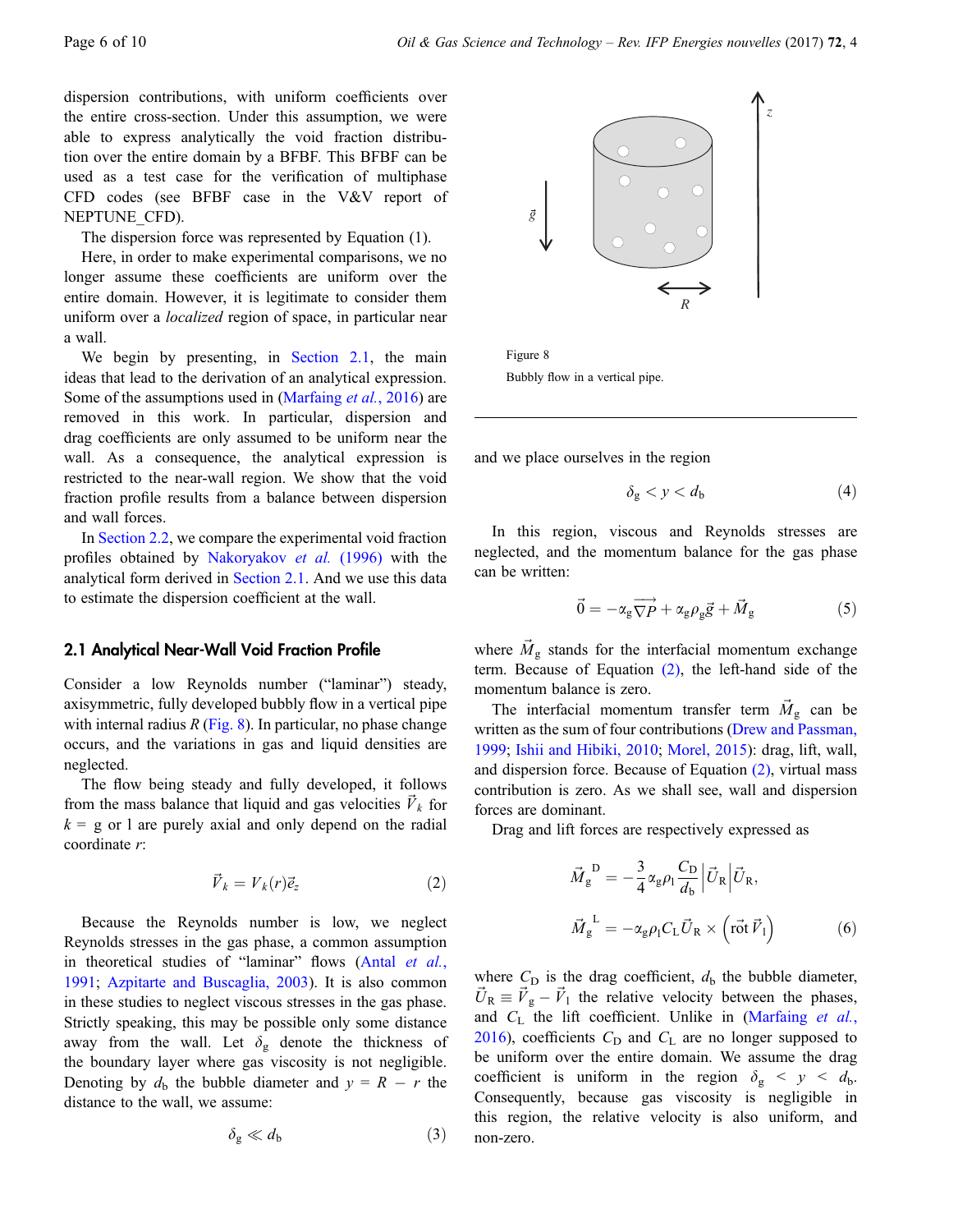The dispersion force, proportional to the void fraction gradient, results in the migration of bubbles from high to low void fraction regions. Unlike in ([Marfaing](#page-9-0) et al., [2016](#page-9-0)), the dispersion coefficient is considered as uniform only in the region  $\delta_{g} < y < d_{b}$ , with value  $D_{wall}$ . In this region, the contribution of the dispersion force therefore writes:

$$
\vec{M}_{\rm g}^{\rm disp} = -\frac{3}{4}\rho_{\rm l}\frac{C_{\rm D}}{d_{\rm b}} \left| \vec{U}_{\rm R} \right| D_{\rm wall} \overrightarrow{\nabla \alpha}_{\rm g} \tag{7}
$$

The wall force pushes the bubbles away from the wall, hence ensuring the zero void fraction condition observed experimentally. Let  $\vec{n}_W$  denote the unit vector normal to the wall pointing towards the fluid. Antal et al. [\(1991\)](#page-9-0) express the wall force contribution as

$$
\vec{M}_{\rm g}^{\rm W} = 2\alpha_{\rm g}\rho_{\rm l} \frac{\left|\vec{U}_{\rm R}\right|^2}{d_{\rm b}} \text{Max}\left[0, C_{\rm W1} + C_{\rm W2} \frac{d_{\rm b}}{2y}\right] \vec{n}_{\rm W} \qquad (8)
$$

Coefficients  $C_{W1}$  and  $C_{W2}$  are determined by [Antal](#page-9-0) et al. [\(1991\)](#page-9-0) as follows:  $C_{W1} = -0.104 - 0.06|U_R|$  (with the relative velocity in m/s) and  $C_{W2} = 0.147$ .

The projection of Equation (5) onto the radial direction writes:

$$
0 = -\alpha_g \frac{\partial P}{\partial r} - \alpha_g C_{\text{L}} \rho_1 U_{\text{R}} \frac{\partial V_1}{\partial r}
$$
  

$$
-2\alpha_g \rho_1 \frac{|U_{\text{R}}|^2}{d_{\text{b}}} \text{Max} \left[ 0, C_{\text{W1}} + C_{\text{W2}} \frac{d_{\text{b}}}{2y} \right]
$$
  

$$
-\frac{3}{4} \rho_1 \frac{C_{\text{D}}}{d_{\text{b}}} |U_{\text{R}}| D_{\text{wall}} \frac{\partial \alpha_g}{\partial r}
$$
 (9)

Rearranging terms in Equation (9), and simplifying by the void fraction, it follows:

$$
\frac{1}{\alpha_{\rm g}} \frac{\partial \alpha_{\rm g}}{\partial r} = -\frac{4}{3} \frac{d_{\rm b}}{C_{\rm D} \rho_{\rm l} |U_{\rm R}| D_{\rm wall}} \frac{\partial P}{\partial r} - \frac{4}{3} \frac{C_{\rm L} d_{\rm b}}{C_{\rm D} D_{\rm wall}} \frac{\partial V_{\rm l}}{\partial r}
$$

$$
-\frac{8}{3} \frac{|U_{\rm R}|}{C_{\rm D} D_{\rm wall}} \text{Max} \left[ 0, C_{\rm W1} + C_{\rm W2} \frac{d_{\rm b}}{2y} \right] \tag{10}
$$

We recall that this expression has been derived in the region  $\delta_{\rm g} < y < d_{\rm b}$ , where the relative velocity is uniform and non-zero. For small distances to the wall, the dominant terms are the wall force, which goes to infinity, and the logarithmic derivative of  $\alpha_{\rm g}$ , because  $\alpha_{\rm g}$  tends to zero. Before simplifying Equation  $(10)$ , we begin by rewriting it in non-dimensional form. Let

$$
y^* \equiv \frac{2y}{d_b} \tag{11}
$$

be the non-dimensional distance to the wall,

$$
V_1^* \equiv \frac{V_1}{|U_{\rm R}|}, \, P^* \equiv \frac{P}{\rho_1 |U_{\rm R}|^2} \tag{12}
$$

be the non-dimensional liquid velocity and the nondimensional pressure, and

$$
D_{\text{wall}}^* \equiv \frac{3}{4} \frac{C_{\text{D}} D_{\text{wall}}}{|U_{\text{R}}| d_{\text{b}}} \tag{13}
$$

be the non-dimensional bubble dispersion coefficient – we recall that, in the region  $\delta_{g} < y < d_{b}$ , the drag and dispersion coefficients  $C_D$  and  $D_{wall}$  are constant, and the relative velocity  $|U_{\rm R}|$  is constant and non-zero. Equation (10) can then be rewritten:

$$
\frac{1}{\alpha_{\rm g}} \frac{\partial \alpha_{\rm g}}{\partial y^*} = -\frac{1}{D_{\rm wall}^*} \frac{\partial P^*}{\partial y^*} - \frac{C_{\rm L}}{D_{\rm wall}^*} \frac{\partial V_1^*}{\partial y^*} + \frac{1}{D_{\rm wall}^*} \text{Max} \left[ 0, C_{\rm W1} + \frac{C_{\rm W2}}{y^*} \right] \tag{14}
$$

From Equation (14), the void fraction profile  $\alpha_{\rm g}$  (y<sup>\*</sup>) depends on non-dimensional numbers which fall into three categories:

- (i) non-dimensional space coordinate:  $\delta_g^*$  defined by  $\delta_{\rm g}^* \equiv \frac{2\delta_{\rm g}}{d_{\rm b}}$ . From Equation (3),  $\delta_{\rm g}^* \ll 1$ . We can neglect gas viscosity for  $\delta_g^* < y^*$ ,
- (ii) non-dimensional dependent variables  $V_1^*$  and  $P^*$  defined by Equation (12),
- (iii) non-dimensional hydrodynamic coefficients:  $D_{\text{wall}}^*$ ,  $C_{L}$ ,  $C_{W1}$  and  $C_{W2}$ .

For small distances to the wall, the dominant terms in Equation  $(14)$  are the wall force, which goes to infinity, and the logarithmic derivative of  $\alpha_{\rm g}$ , because  $\alpha_{\rm g}$  tends to zero. So Equation (14) can be approximated by:

$$
\frac{1}{\alpha_g} \frac{\partial \alpha_g}{\partial y^*} = \frac{C_{W2}}{D_{\text{wall}}} \frac{1}{y^*}
$$
 (15)

This simplification reduces the number of nondimensional parameters involved in the void fraction profile  $\alpha_{\rm g}$   $(y^*)$ :

- (i) the non-dimensional space coordinate  $\delta_g^*$ ,
- (ii) the ratio of hydrodynamic coefficients  $\tilde{C}_{W2}/D_{wall}^*$ .

Integration of (15) yields the near-wall void fraction profile:

$$
\alpha_{\rm g} = B \times (y^*)^{C_{\rm W2}/D_{\rm wall}^*} \tag{16}
$$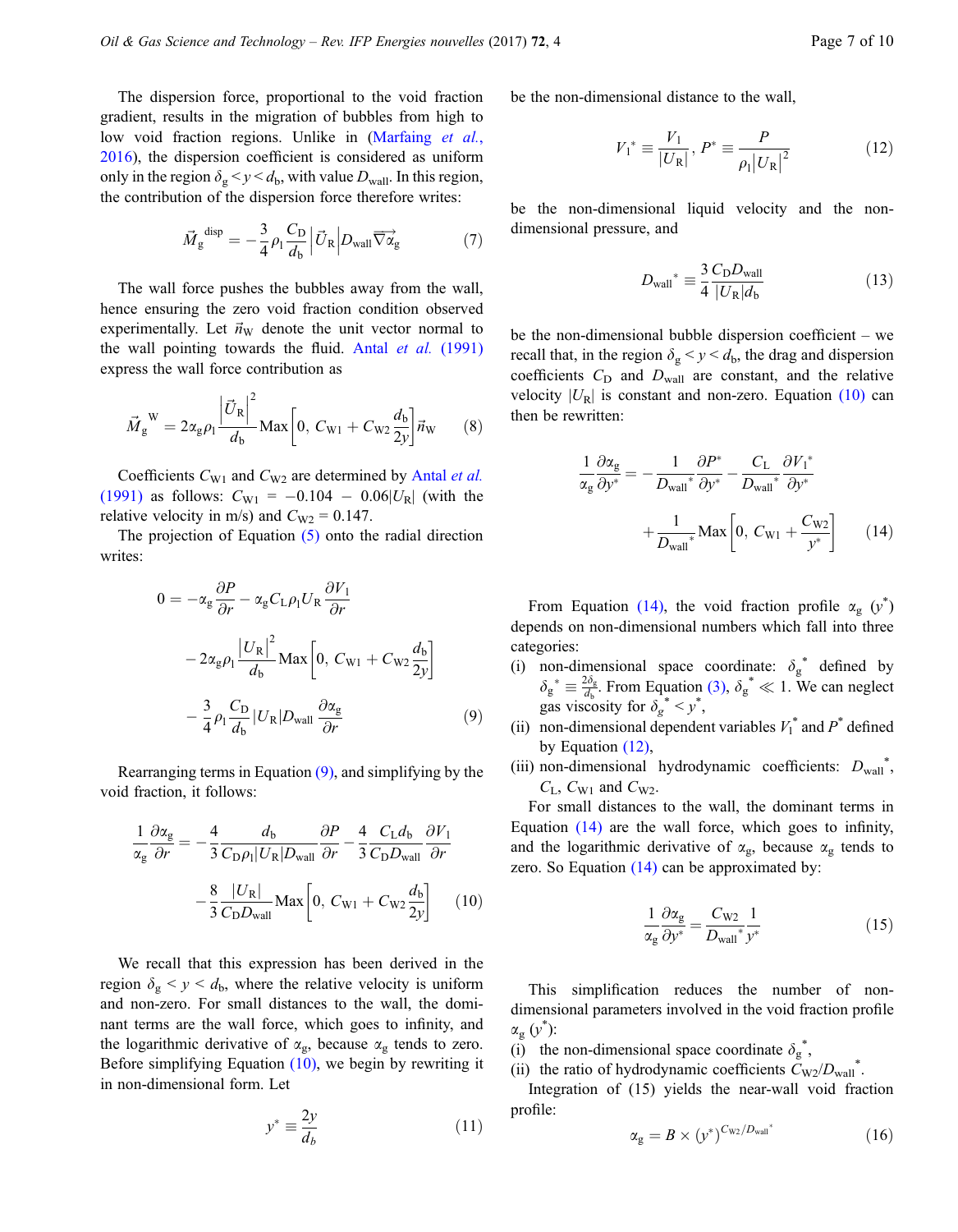<span id="page-7-0"></span>where  $B$  is a non-dimensional integration constant, depending on the gas flow rate. This expression is of course consistent with the BFBF derived in [\(Marfaing](#page-9-0) et al., 2016). However, some of the assumptions used in [\(Marfaing](#page-9-0) et al., [2016\)](#page-9-0) are removed in the derivation of Equation (16).

In Section 2.2, we compare Equation (16) with [Nakoryakov](#page-9-0) et al.'s (1996) measurements. We will also be able to estimate the dispersion coefficient.

## 2.2 Experimental Comparison – Estimate of the Wall Dispersion Coefficient

For each run carried out by [Nakoryakov](#page-9-0) et al. (1996), we examine the void fraction measurements in the region  $y < d_{\rm b}$ , y standing for the distance to the wall, and  $d_{\rm b}$ for the bubble diameter. In order to test Equation (16), we plot the graph of the logarithm of the void fraction ln  $\alpha_{\varphi}$  as a function of  $\ln y^*$ . We calculate the least-squares line and the correlation coefficient  $R^2$ . The example of run Ub103 is displayed in Figure 9. It must be noted that for this run, the measured void fraction vanishes nowhere.

Figure 9 reveals that the nine experimental points of run Ub103 are almost aligned. The correlation coefficient  $R^2$  is 97% and the slope of the least-squares line is 2.1. So the void fraction profile in the near-wall region is satisfactorily represented by Equation (16), with  $C_{\text{W2}}/D_{\text{wall}}^* = 2.1$ . Using the value  $C_{W2} = 0.15$  recommended by Antal *et al.* [\(1991\)](#page-9-0), we can estimate the non-dimensional dispersion coefficient as  $D_{\text{wall}}^* = 0.070$ .

The same procedure is applied for the other runs.

No zero values of the void fraction were reported by the experimenters for runs Ub102, Ub103, Ub106, so it is possible to calculate the logarithm of the void fraction  $\ln \alpha_g$ .

Experimental profiles Ub105, Ub108 and Ub109 present isolated points (2 out of 9) where the reported void fraction is zero. This is illustrated in [Table 2](#page-8-0), which shows the experimental values of  $\alpha_{\rm g}$  as a function of  $y^*$  in the case of run Ub105.

In view of the recorded values, we can assume that for  $y^* = 0.2$  or 0.3, the void fraction in the experiment was not strictly zero but too low to be detected by the probe.

In runs Ub101, Ub104 and Ub107, the gas flow rate at the bottom of the pipe is very low (see [Tab. 1\)](#page-3-0). For this reason, the recorded values of void fraction are one order of magnitude lower than in the other cases, and half the points were 0. This is illustrated in [Table 3](#page-8-0), which shows the experimental values of  $\alpha_{\rm g}$  as a function of  $y^*$  in the case of run Ub107.

Again, we can reasonably assume that void fractions below 0.001 were not detected by the probe.

Consequently, our analysis for runs Ub101, Ub104, Ub105, Ub107, Ub108 and Ub109 is conducted without taking into account these zero values.



Figure 9



The example of run Ub105 and Ub107 is displayed in [Figures 10](#page-8-0) and [11](#page-8-0).

In [Table 4,](#page-8-0) we sum up the results of this procedure for all runs.

High correlation coefficients  $R^2$  (above 87%) are found for all runs. So the void fraction profile in the near-wall region is satisfactorily represented by our analytical model (Eq. 16). The non-dimensional dispersion coefficient  $D_{\text{wall}}^{\dagger}$ keeps the same order of magnitude over all runs, and lies in the range 0.053-0.082.

#### 2.3 Discussion

As explained in Introduction, most existing models of dispersion force are dedicated to turbulent bubbly flows. They are derived in regions where velocity gradients are negligible, especially far away from the walls. In some of these models, the dispersion coefficient is expressed as being proportional to the turbulent kinetic energy of the liquid phase, and vanishes at the walls.

In our work, the focus is on low Reynolds number flows, and we show that assuming a non-zero dispersion coefficient near the wall leads to good predictions when compared to the experiments.

The present experimental comparison is based on a series of nine experimental runs in "laminar" conditions. Additional measurements over a wider range of conditions would be required to examine the dependence of  $D_{\text{wall}}^*$  on the flow parameters. Direct Numerical Simulations (DNS) may also help, taking advantage of the low Reynolds numbers involved.

We can conjecture an important parameter the dispersion coefficient depends on is the wall shear – or to be precise the

non-dimensional shear  $\frac{\partial V_1^*}{\partial y^*}\Big|_{y^*=0}$ . Understanding this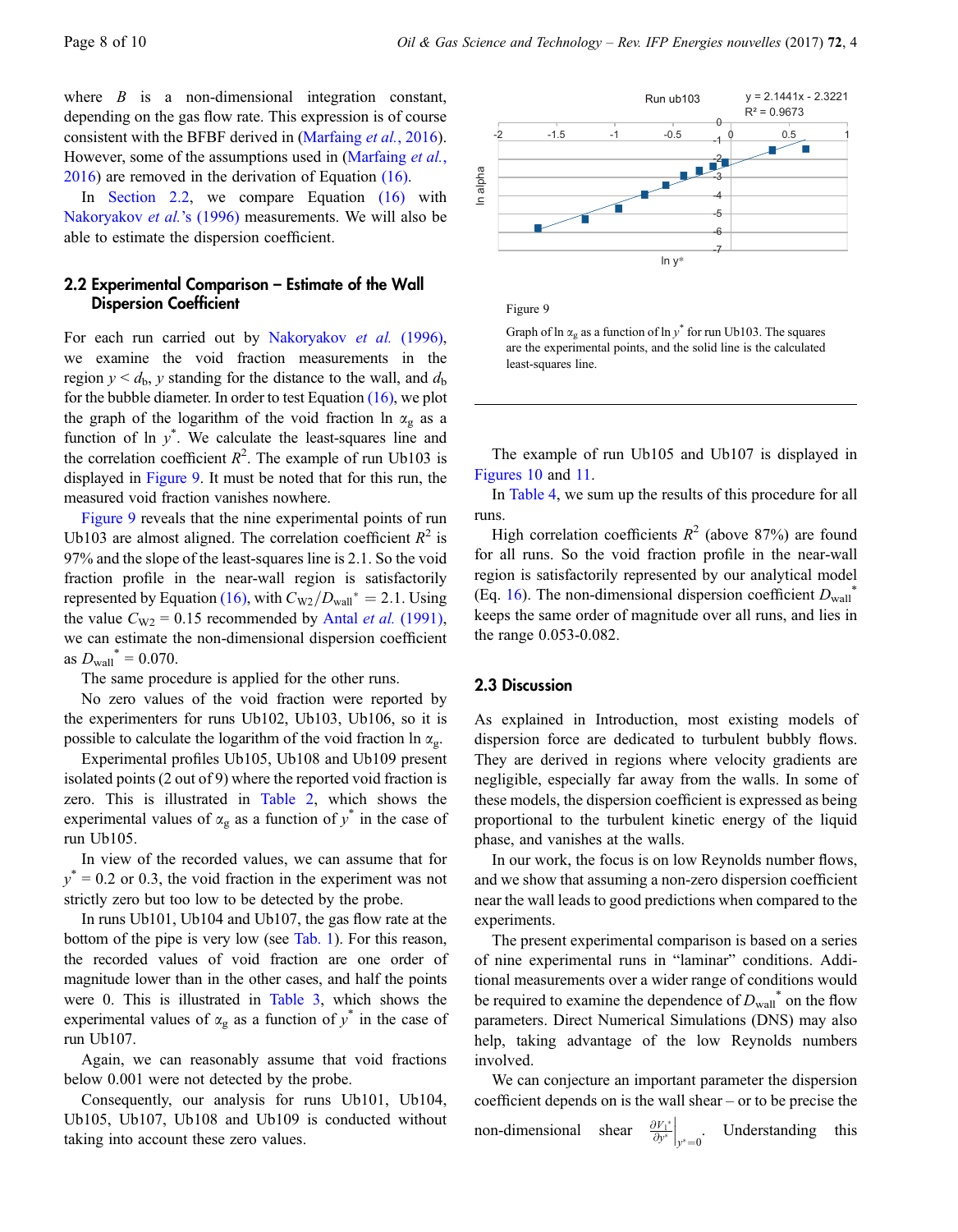| TABLE 2                                             |
|-----------------------------------------------------|
| Near-wall void fraction measurements for run Ub105. |

<span id="page-8-0"></span>

|                                                               | 0.2 | $\sim$ $\sim$<br>U.J | 0.4   | υ.υ   | 0.6  | 0.7   | 0.8   | $_{0.9}$ |       |
|---------------------------------------------------------------|-----|----------------------|-------|-------|------|-------|-------|----------|-------|
| $\sim$<br>$\mathcal{L}_{\mathcal{O}}$<br>$\ddot{\phantom{0}}$ |     |                      | 0.003 | 0.008 | 0.01 | 0.021 | 0.035 | 0.052    | 0.077 |

TABLE 3 Near-wall void fraction measurements for run Ub107.

|                      | U.Z | U.S | 0.4 | 0.5 | 0.6 | $\Omega$ $\tau$<br>$\mathbf{U}$ . | U.8   | 0.9   |       | $\cdot$ |
|----------------------|-----|-----|-----|-----|-----|-----------------------------------|-------|-------|-------|---------|
| $\sim$<br>$\alpha_g$ |     |     |     |     |     | 0.001                             | 0.001 | 0.001 | 0.002 | 0.003   |





#### Figure 10

Graph of ln  $\alpha_{\rm g}$  as a function of ln  $y^*$  for run Ub105. The squares are the experimental points, and the solid line is the calculated least-squares line.

| × |  |
|---|--|
|---|--|

Graph of  $\ln \alpha_g$  as a function of  $\ln y^*$  for run Ub107. The squares are the experimental points, and the solid line is the calculated least-squares line.

| Evaluation of the non-dimensional dispersion coefficient $D_{\text{eff}}$ . Constant $C_{\text{W2}}$ is set to 0.15. |       |        |       |       |       |       |       |              |       |
|----------------------------------------------------------------------------------------------------------------------|-------|--------|-------|-------|-------|-------|-------|--------------|-------|
|                                                                                                                      | Ub101 | Ub102- | Ub103 | Ub104 | Ub105 | Ub106 | Ub107 | <b>Ub108</b> | Ub109 |
| Correlation coefficient $R^2$                                                                                        | 0.99  | 0.87   | 0.97  | 0.89  | 0.92  | 0.97  | 0.93  | 0.95         | 0.97  |
| Least-squares slope $C_{\rm W2}/D_{\rm wall}$ <sup>*</sup>                                                           | 2.8   | 2.1    | 2.1   |       | 2.5   | 2.8   | 1.8   | 1.8          | 2.5   |
| Non-dimensional dispersion coefficient $D_{wall}$                                                                    | 0.053 | 0.070  | 0.070 | 0.074 | 0.059 | 0.053 | 0.082 | 0.082        | 0.059 |

TABLE 4 Evaluation of the non-dimensional dispersion coefficient  $D_{\text{eff}}^*$ . Constant  $C_{W2}$  is set to 0.15.

relationship is probably easier in low Reynolds number flows. The knowledge gained could shed some light on more general situations, including the high Reynolds number case – existing high Reynolds number dispersion models being developed for the limit case of no shear.

"Laminar" bubbly flows have been given less attention than turbulent flows in the literature, and for the above reasons, it is important to conduct more experiments in this regime.

Having a wider experimental database would also help assess the possible effect of the bubble size distribution. As mentioned in [Section 1](#page-2-0), [Nakoryakov](#page-9-0) et al. (1996) measure the average bubble diameter at the recording station. There is little information about the distribution of bubble diameters, but in a previous paper by the same team ([Kashinsky](#page-9-0) et al., 1993), a similar test section is used and the authors report that for most of the flow regimes, the bubbles are rather uniform in size.

#### **CONCLUSION**

In this paper, we consider low Reynolds number ("laminar") bubbly flows in pipes and we investigate the void fraction profile near the walls.